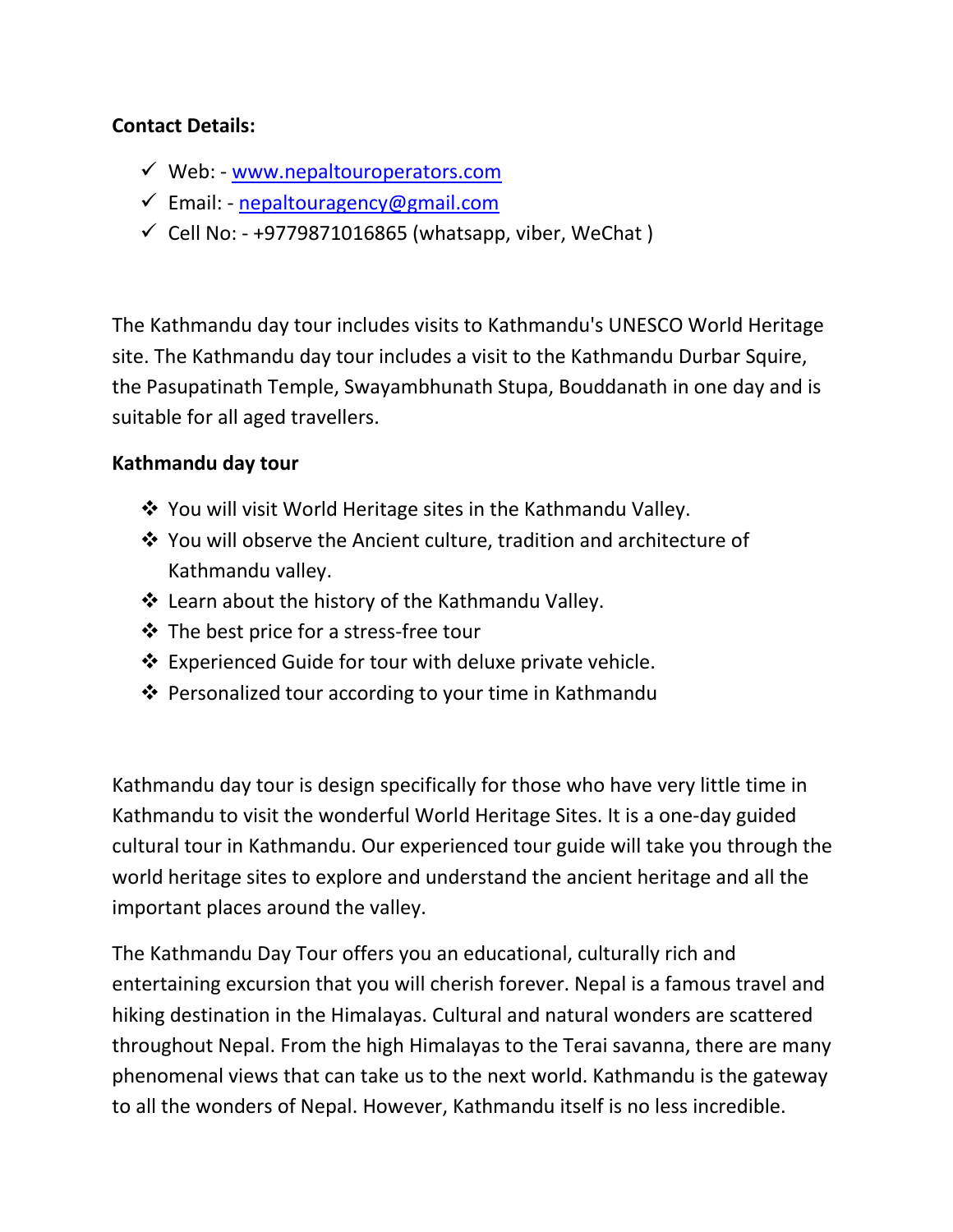Seven of the UNESCO World Heritage sites are here in Kathmandu. Unfortunately, they are often hidden in the chaos of the city. Walking through these busy and chaotic streets to find all these rich and lively places is almost impossible in one day. Here at Sublime Trails we are here to help. We take you through all the monumental sites rich in art and culture. On our day trip to Kathmandu; our experienced guides will assist you with an in-depth understanding of these historical sites to take a close and in-depth look at these monuments of unique exotic architecture, culture and art.

Kathmandu is famous as the city of temples. During our tour of Kathmandu, we will encounter Hindu sacred temples at every next step. With all of these culturally rich monuments scattered throughout the valley, one would not mistakenly say that Kathmandu is an enormous treasure trove of culture and ancient structures.

To be honest, one day in Kathmandu is not enough to discover all these treasures. If you want to dive very deep, you can spend a whole day with everyone. For most people, however, this is not possible. Our tour is designed for those who have very little time to visit or for someone who has come for the first time. Our Kathmandu day trip is perfect for getting around Kathmandu as we try to cover all the places that best represent our city.

The Kathmandu day trip includes five UNESCO World Heritage sites (Kathmandu Durbar Square, Patan Durbar Square, Pashupatinath Temple, Stupa Swayambhunath and Stupa Boudhanath). They are known to represent culture, history, and civilization for hundreds of years or more. We will guide you through these places in our private vehicles with a personal guide.

The following brief descriptions give you a rough idea of what these websites are about:

Kathmandu Durbar Square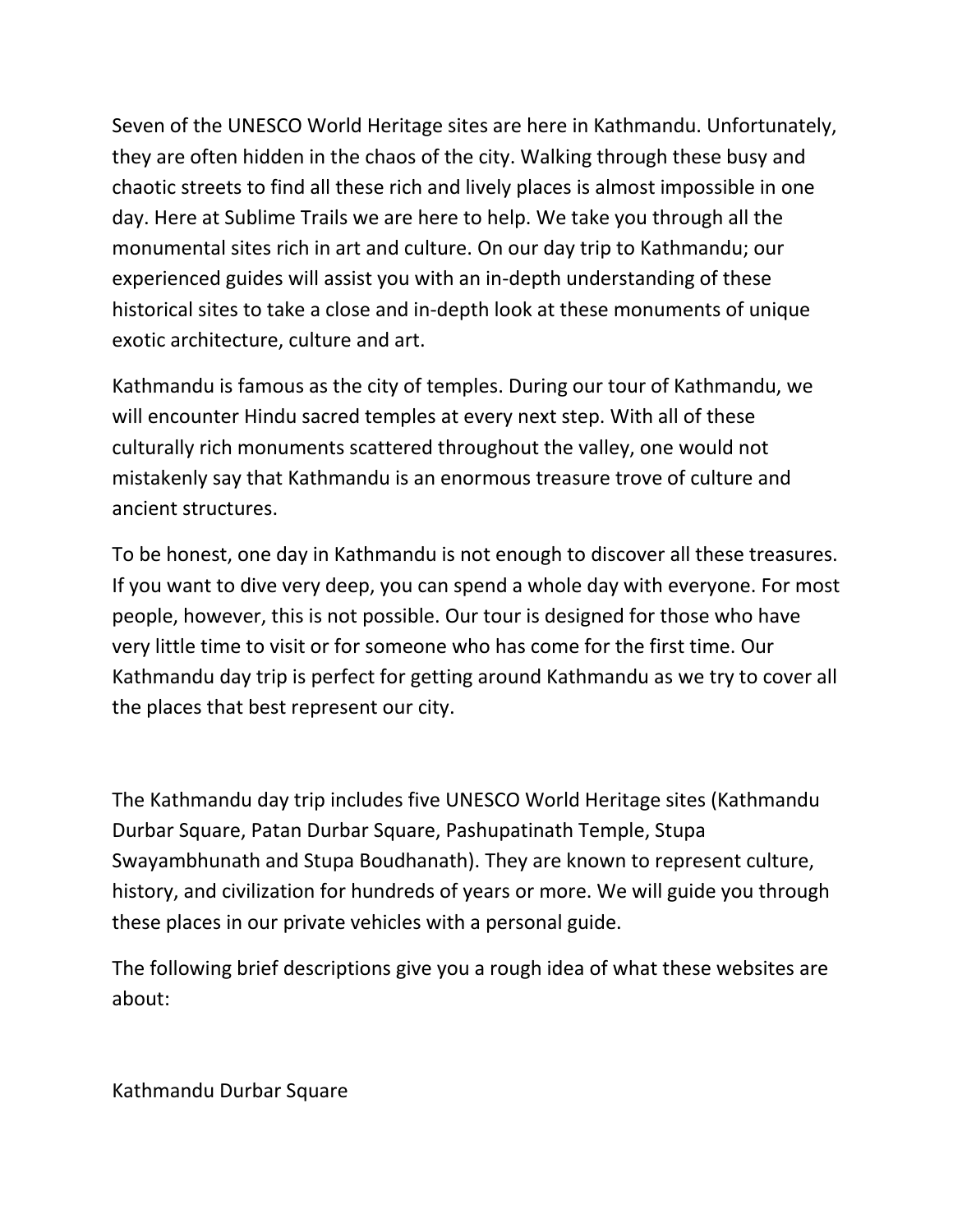Kathmandu Durbar Square is a place known for its meditation and religion for spiritual seekers. The former royal palaces were located in the inner complex of Durbar Square. It is surrounded by fountains, ancient statues, small ponds, and various courtyards such as Mohan Chowk and Sundari Chowk. In the royal palaces (Hanuman Dhoka Durbar) were the kings of the Shah and Malla dynasty who ruled the city until the 19th century. Palaces have now been turned into museums. The Durbar open-air complex consists of many pagoda-style temples with facades carefully carved by Newar artists, some of which date back to the 16th century. After the earthquake damaged the area in 2015, many of the ancient temples and pagoda-style historic structures suffered severe damage. Kathmandu Durbar Square was declared a World Heritage Site by UNESCO in 1979 and is being renovated and rebuilt after the earthquake.

## Patan Durbar Square

The Royal Palace of Patan is another beautiful and old Durbar Square. What makes this Durbar Square visually impressive is the concentrated mass of the temples of the Newari architecture. The rebuilding of the temple had accelerated in the period from Malla (XIV to XVIII centuries), especially during the reign of King Siddhi Narsingh Malla (1619-60). The ancient arts, carved into the temples of this area with the profound architectural structure, are an unforgettable sight. Although it will still take a few years to rebuild the temples affected by the 2015 earthquake, Patan Durbar Square is still a great place to visit.

## Pashupatinath temple

Pashupatinath Temple is a famous Hindu pilgrimage site on the banks of the Bagmati River. It is known as the seat of the national deity of Nepal.

Pashupatinath is a temple complex that consists of an extensive collection of various temples, ashrams and inscriptions from the past centuries. The structures of the two-story buildings are built in the style of the pagoda. This sacred place connects you with the historically rich culture of the Hindus and offers an aesthetically pleasing view of the ancient architecture and the exotic arts carved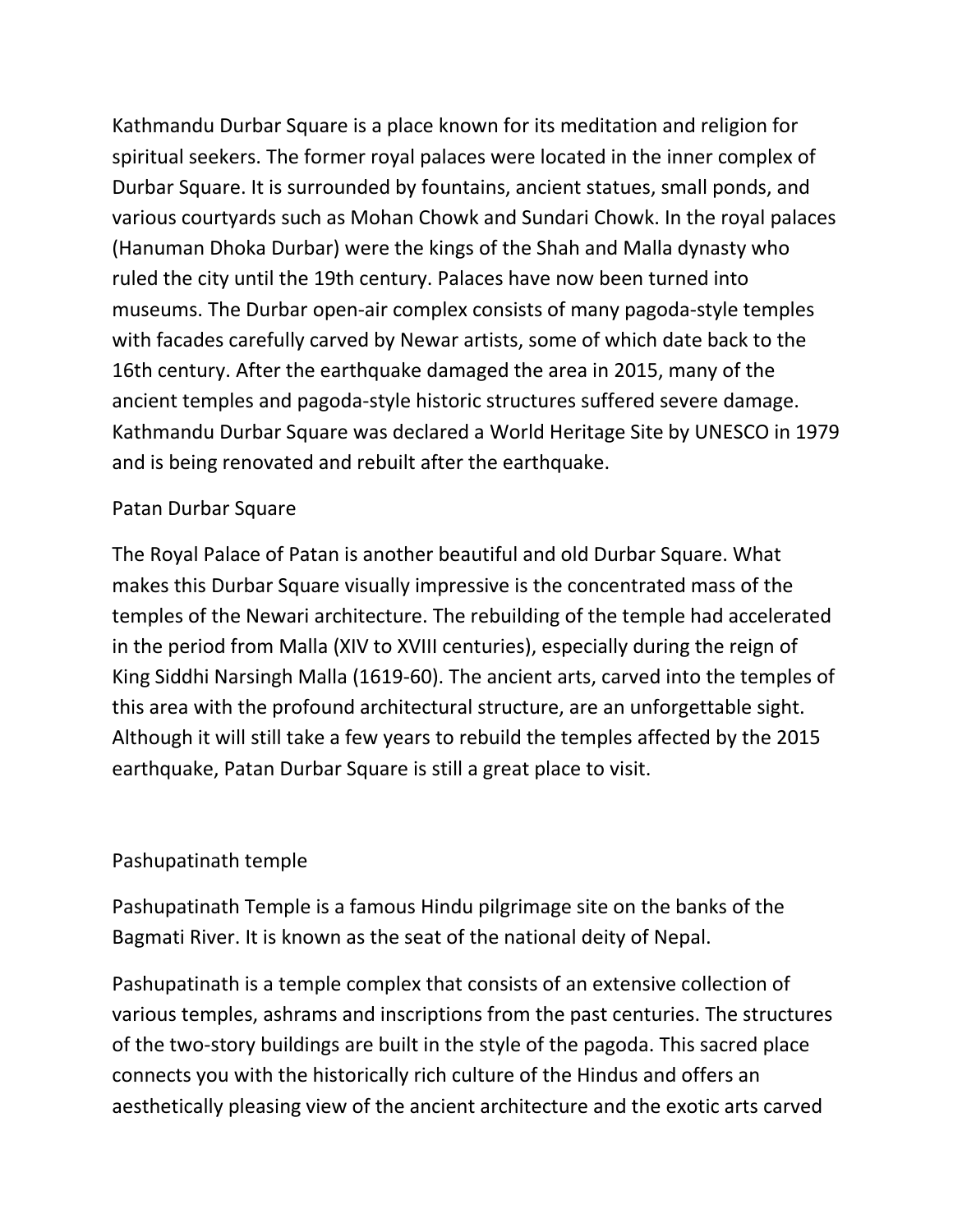in these temples. As the oldest known temple in Kathmandu, it illuminates the history of ancient Nepal.

Spend a few moments here with Sadhus and get to know Hindu philosophy and culture with the help of our guide.

Swayambhunath Stupa (monkey temple)

Swayambhunath Stupa, also known as the Monkey Temple, is one of the most sacred Buddhist Chaityas in Nepal. Legends say that it developed spontaneously when the valley emerged from a primitive lake more than 2,000 years ago. This configuration is the oldest of its kind in Nepal and has numerous shrines and monasteries. There is a saying that Swayambhu was born from a lotus flower that bloomed in the middle of a lake that once spread in the Kathmandu Valley. Behind the hill is a temple dedicated to Manjusri or Saraswati, the goddess of wisdom. The Swayambhunath Stupa complex is full of chaityas, stupas and shrines of Hindu and Buddhist deities. It also shows the harmony between Hinduism and Buddhism. The prayer bells completely surrounded this hill. Followers can be seen in the stupa at all times.

## Boudhanath stupa

Boudhanath Stupa is said to have been built around the 14th century. It is arguably one of the quietest places in Kathmandu. The huge monument is said to have been created immediately after the Buddha's death. The building consists of a large dome, the Buddhist pyramid is on top of the dome. All of these are on the stepped mandalas. Pairs of eyes adorned each side of the pyramid. The instructions represent the omniscient nature of the Buddha. It is one of the most spectacular Buddhist sites in the world.

## route

Day 1: Visit the city of Kathmandu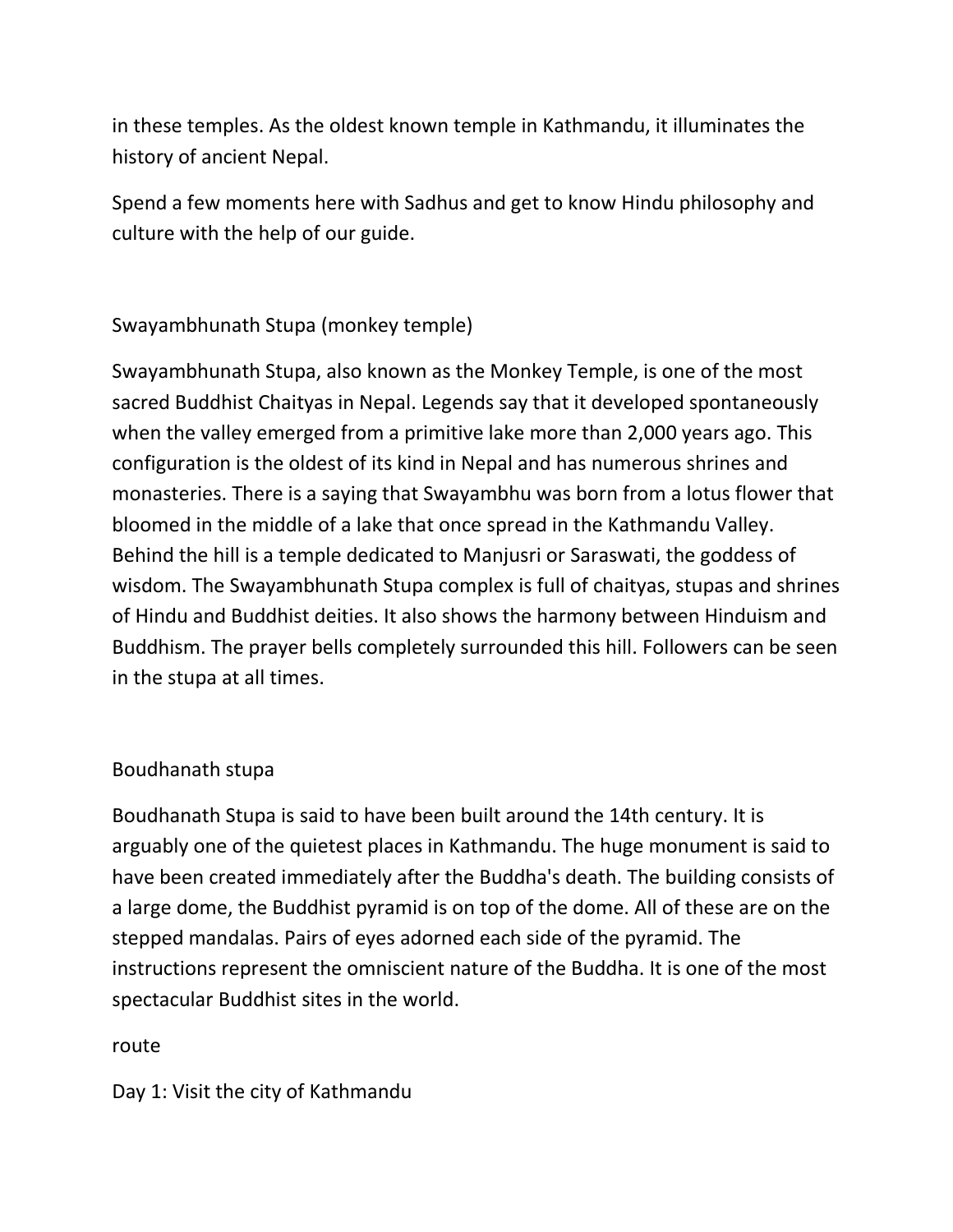Our trip through Kathmandu starts right after we pick you up. We will go to the Swayambhunath Temple in the beginning. We will spend a few moments watching the Swayambhu Chaitya and its surroundings. Our guide will give you all the necessary information about the place. You can spend some time there asking questions that interest you or taking photos.

From there we drive to Patan Durbar Square. We will spend some more time watching the monuments and the arts. From there we reach the Pashupatinath temple. After a walk and visiting temples and ashrams.

After we finish the trip to Pashupatinath, we drive to Boudhanath. We spent a few moments in this quiet environment and saw chaitya, paintings and sculptures.

Then we return to Basantapur Durbar Square. We'll take a few minutes to see Durbar Square and explore the museum there. We can take a lunch break somewhere between our tour of Kathmandu, depending on our preferences and our comfort. On this day tour we assure you that you get the best insight into the diverse Nepalese culture from your best side.

Our day trip ends after our trip to Basantapur. But we can wander around Thamel for a while and explore the ship and many other things, depending on our mood and physical condition.

At the end of the tour, we will take you to your hotel. At this point our journey officially ends.

Include costs

Private transportation with collection and return.

An experienced tour guide

Entrance to all monuments.

Required documents from the Nepalese government and tax authorities

The cost does not include